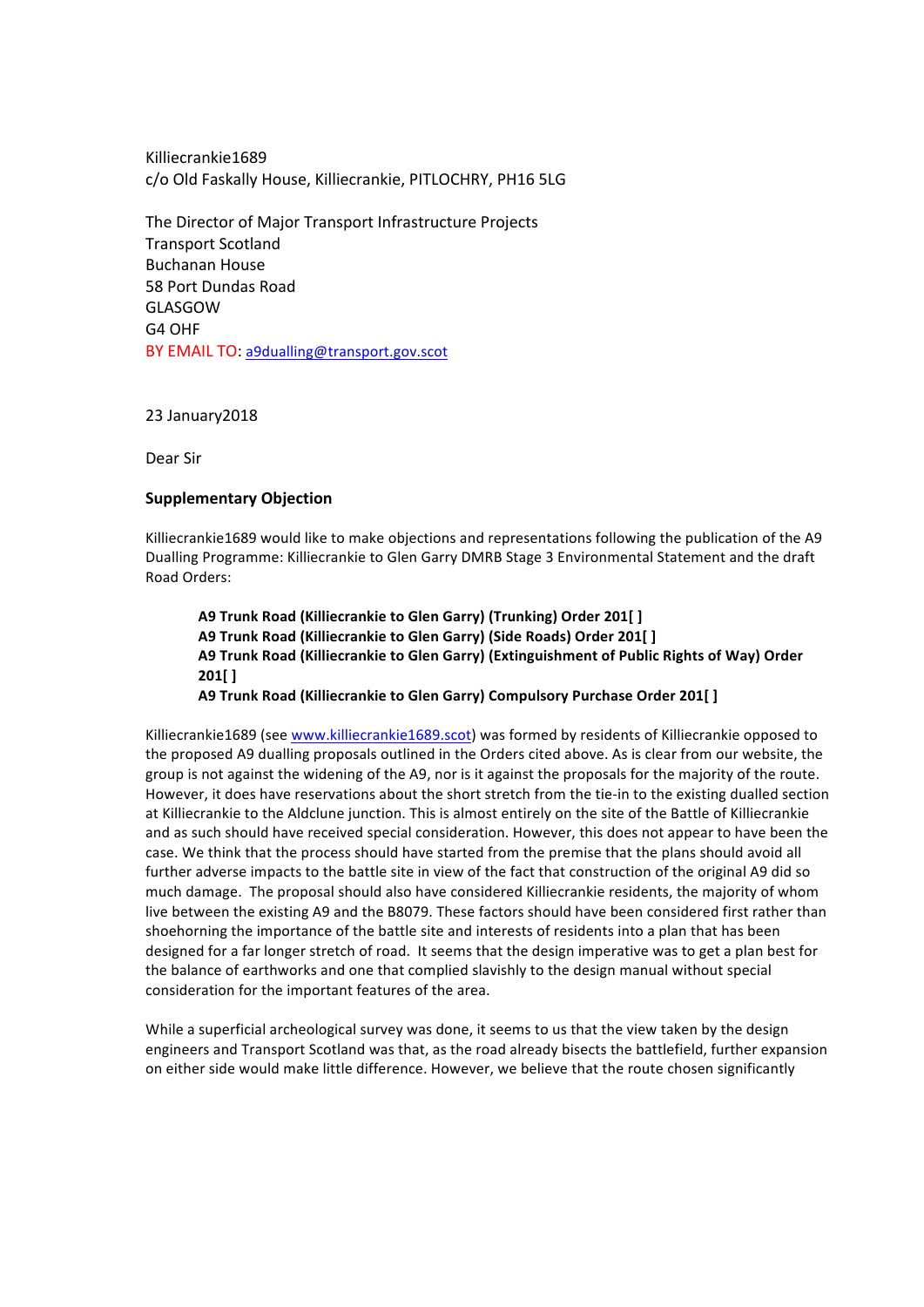degrades the battle site and would render future attempts to uncover what took place here much more difficult if not impossible. The 'fill' required for the Northbound widening option and the Northbound lay-by will cover over the terraces on the right flank of the Government army. These terraces were, we believe, crucial to the charge of the Highlanders and therefore the outcome of the battle. Furthermore, it will cover areas which were not included in the archeological survey but which we regard as important. More broadly the Northbound option will impact most on that area of the battle site where hand to hand combat took place. These are the highly sensitive places where the opposing armies engaged and where most of the killing would have happened.

The proposals will also degrade the historic battlefield of Killiecrankie by compromising, damaging or destroying 5 other key assets listed in the Inventory of Historic Battlefields. These are:

### Lagnabuaig Settlement and Redoubt.

**The Memorial Cairn,** sometimes called Tomb Clavers.

### *Raon Ruairidh Settlement and Redoubt*

### *B-listed Garden and Wall at Urrard*

# The stepped terraces and terrain alongside the northbound carriageway of the A9 between the Wall *and Allt Gurnaig*

The inclusion of two 'Type A modified' lay-bys on this same section of the battle site is regarded as particularly insensitive and would cause further unnecessary degradation of the battle site. Furthermore, local residents are extremely fearful of the implications for disturbance if the laybys are incorporated into the design. There were problems at the existing North bound lay-by (considerably shorter than the ones proposed) leading to the erection of a large fence. However, those dwellings in the line of sight are till treated to unsavoury scenes on occasions as bus parties stop to relieve themselves. There are lay-bys both Northbound and Southbound on the existing dualled section of road between Killiecrankie and Pitlochry and there are all-ways junctions proposed both at North Pitlochry and Aldclune. These should allow plenty of opportunity for tired drivers to get off the road, as well as those requiring other services to find them in the local communities of Pitlochry and Blair Atholl. We believe there is a very strong case for a Departure from standard in relation to lay-bys in their present locations.

These objections do not relate exclusively to matters of compensation.

Killiecrankie1689 urges you to look at these issues and pause the process immediately for the section of road that runs through the battle site. This stretch requires far more research and a proposal that is more in keeping with the requirements of such a renowned tourist destination and internationally famous historical area.

This is a supplementary objection to the one submitted by me on behalf of Killiecrankie1689 on 22<sup>nd</sup> January. I would expect Killiecrankie1689 to be treated as a 'relevant person' in this process.